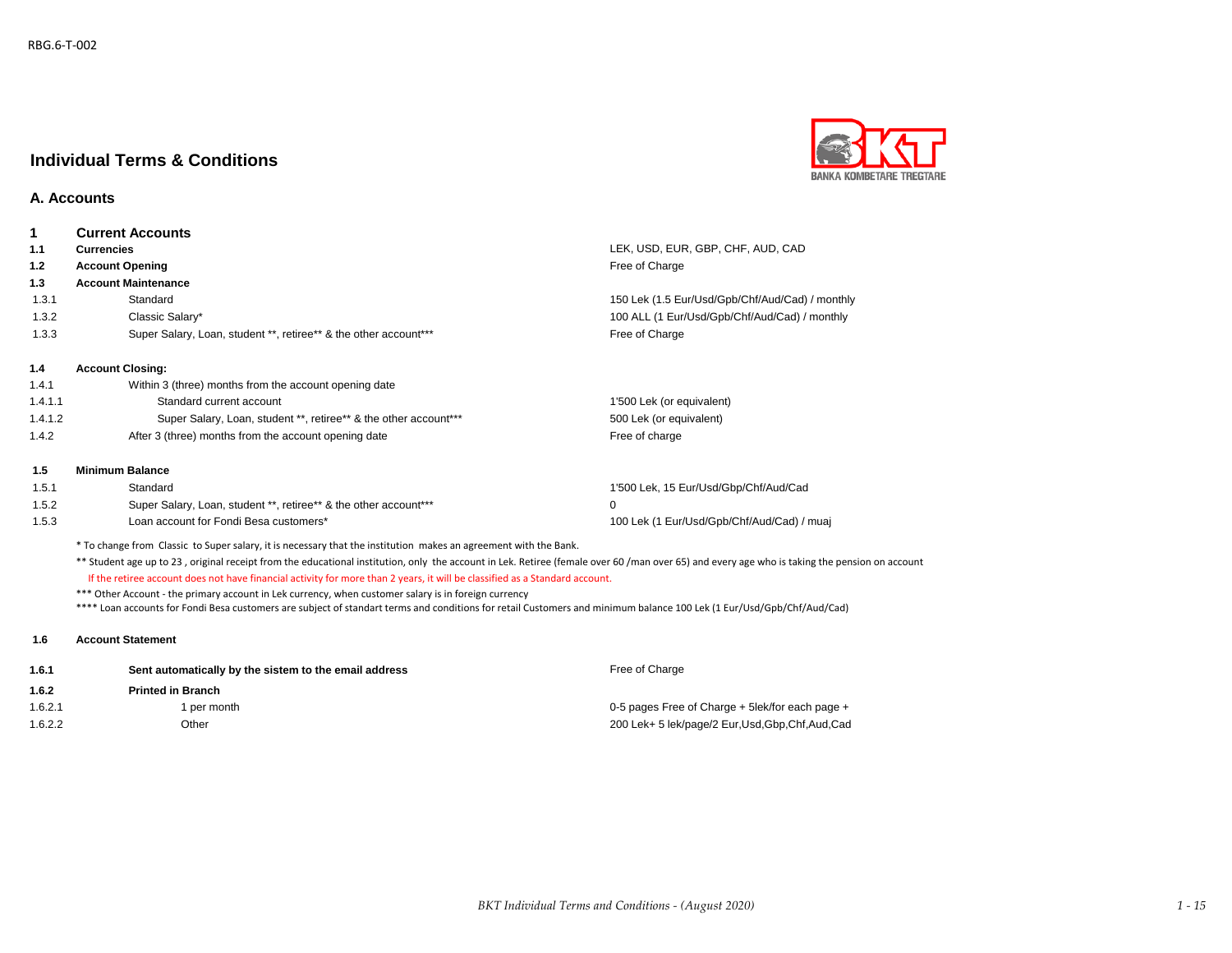**1.7 Cash deposit \***

# **Individual Terms & Conditions**



| From: account holder              |                 |                                                                                                      |
|-----------------------------------|-----------------|------------------------------------------------------------------------------------------------------|
| In Lek                            |                 |                                                                                                      |
| amount up to 6'500'000 lek        |                 | Free of Charge                                                                                       |
| amount above 6'500'000 leke       |                 |                                                                                                      |
|                                   | 1 value date    | Free of Charge                                                                                       |
|                                   | Same value date | 0.01% (max. 3'000 Lek)                                                                               |
| Foreign currency                  |                 |                                                                                                      |
|                                   |                 | Pa shpenzim                                                                                          |
|                                   |                 | 0.03% (max. 200 Eur, Usd, GPB, CHF, AUD, CAD)                                                        |
| For loan or credit card payment   |                 | Free of Charge                                                                                       |
| <b>From others</b>                |                 |                                                                                                      |
| In Lek                            |                 | 0.03% (min. 100 Lek - max. 5'000 Lek)                                                                |
| Foreign currency                  |                 | 0.03% (min. 1 Eur - max. 200 Eur, Usd, GPB, CHF, AUD, CAD)                                           |
| In coins**                        |                 |                                                                                                      |
| In Lek                            |                 | 150 Lek per each cartridge deposit (1 cartridge = 50 coins)                                          |
| In ATM***                         |                 | (max. 4 transactions)                                                                                |
| In Lek (daily Max. Limit 600,000) |                 | Free of Charge                                                                                       |
| In Eur (daily Max. Limit 2,000)   |                 | Free of Charge                                                                                       |
|                                   |                 | amount up to 50'000 Eur, Usd, GPB, CHF, AUD, CAD<br>amount above 50'000 Eur, Usd, GPB, CHF, AUD, CAD |

\* With cash deposit it is considered only the deposit in customer's account and not the invoice payments toward third parties.

The Commision will not be applied: 1. When the purpose of the transaction is to open a Time Deposit.

If the no. of daily transactions is greater than 3 (three) for one currency, for each subsequent transaction will be applied Deposit Commisions by others.

\*\* Only Lek coins are accepted

**\*\*\*** The ATM Cash deposit is available only in the ATM with the SuperBankomat logo, and for the customers that are equiped with un active Debit Card

#### **1.8 Cash Withdrawals \***

| From individual accounts:                               |                       |
|---------------------------------------------------------|-----------------------|
| amount up to daily maximum cash withdrawal limit in ATM | 100 Lek / 1 Eur       |
| In Lek                                                  |                       |
| amount from 75'000 Lek to 1'000'000 Lek                 | Free of Charge        |
| amount over 1'000'000 Lek                               |                       |
| 1 value date                                            | Free of Charge        |
| Same value date                                         | 0.1% (max. 5'000 Lek) |
|                                                         |                       |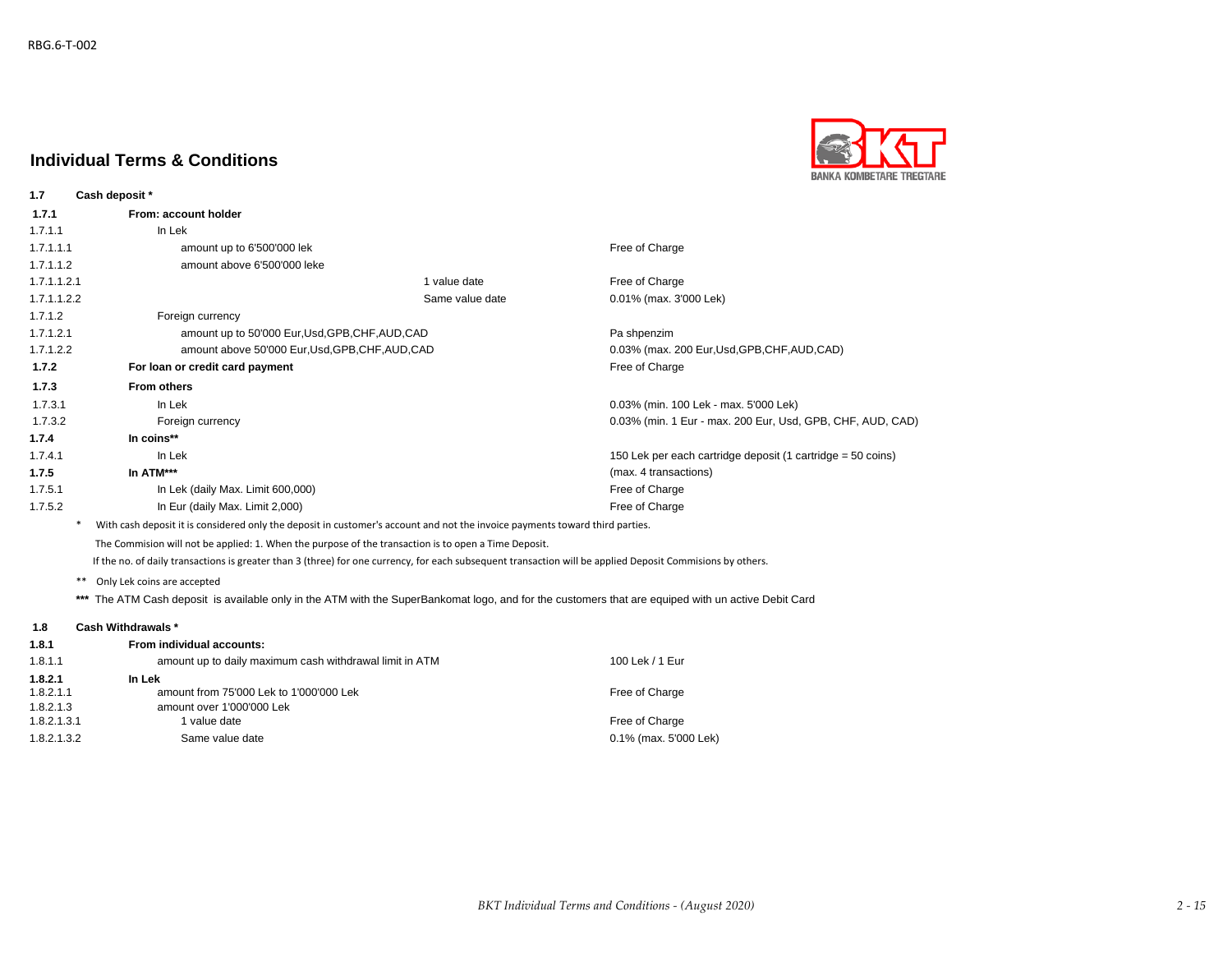

| 1.8.2.2     | <b>Foreign currency</b>                                                                                                 |                     |
|-------------|-------------------------------------------------------------------------------------------------------------------------|---------------------|
| 1.8.2.2.1   | amount from 500 Eur to 7'000 Eur                                                                                        | Free of Charge      |
| 1.8.2.2.3   | amount over 7'000 Eur                                                                                                   |                     |
| 1.8.2.2.3.1 | I value date                                                                                                            | Free of Charge      |
| 1.8.2.2.3.2 | Same value date                                                                                                         | 0.1% (max. 100 Eur) |
|             | The Commission will not be applied: 1. When the purpose of the transaction is to close a Time Deposit, Ioan disbursment |                     |
| 1.9         | <b>Direct Debit</b>                                                                                                     | Free of Charge      |
| 1.10        | <b>Standing Order</b>                                                                                                   | Free of Charge      |

#### **2. Deposit and Saving Accounts**

### **2.1 Time Deposit** 2.1.1 Currencies LEK, EUR, USD, GBP, CHF, AUD, CAD 2.1.2 Minimum Balance 50'000 Lek / 500 EUR, USD, GBP, CHF, AUD, CAD 2.1.3 Deposit Opening **Free** of Charge **Free** of Charge **Free** of Charge **Free** of Charge **Free** of Charge **Free** of Charge 2.1.4 Deposit Closing 2.1.4.1 On maturity **Container Container Container Container Container Container Container Container Container** Free of Charge 2.1.4.2 Before the 1st maturity Interest (calculated or paid) Before the 1st maturity **2.2 "Femija Im" Deposit**

2.2.1 Currencies LEK, EUR 2.2.2 Minimum Balance 2002 10'000 Lek / 100 Eur 2.2.3 Deposit Opening Pa shpenzim Pa shpenzim Pa shpenzim 2.2.4 Deposit Closing 2.2.4.1 On maturity (on the 18th birthday) **Free of Charge Structure 18th birthday Free of Charge** 2.2.4.2 Before the maturity (subject of Court permission) 5% of the amount withdrawn

- **2.3 Saving Account**
- 
- 
- 2.3.3 Account Opening **Free of Charge** Free of Charge **Free of Charge**
- 2.3.4 Account Maintenance Free of Charge
- 2.3.5 Account Closing
- 2.3.5.1 Before the first 6 month 1'500 Lek / 15 EUR, USD, GBP
- 2.3.5.2 After the first 6 month **After the first 6 month** Free of Charge **Free of Charge**
- 

2.3.1 Currencies LEK, USD, EUR, GBP 2.3.2 Minimum Balance 1'500 Lek / 15 EUR, USD, GBP

**2.4 Issuance of a duplicate deposit contract** 500 Lek/ contract (Max. 1000 Lek, if there are more than two contracts)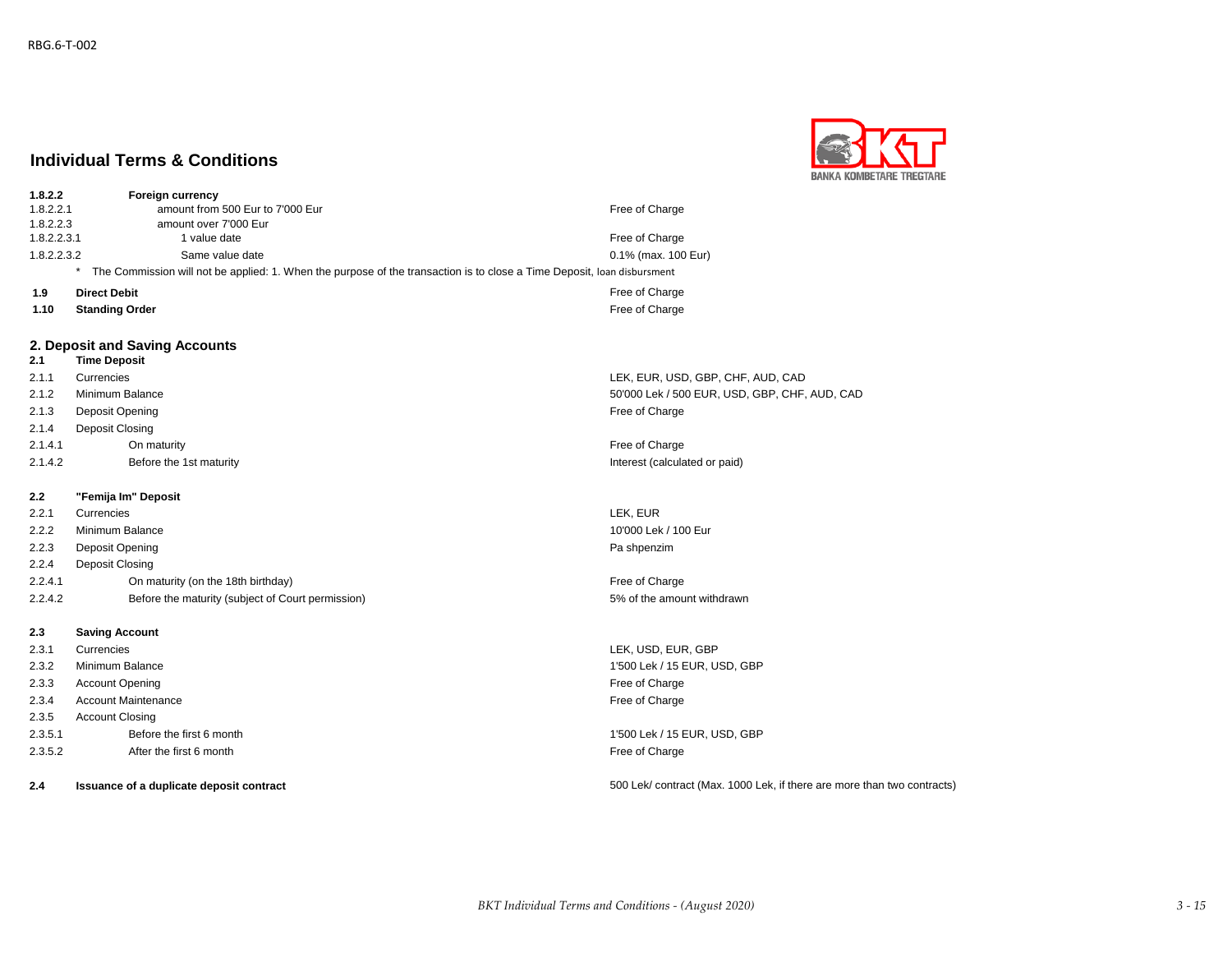

### **B. Payments**

|         |                                                                  | By account     | By cash                                                      |
|---------|------------------------------------------------------------------|----------------|--------------------------------------------------------------|
| 1.1     | Treasury Payments, Tax, Voluntary Insurance, Customs Payments    |                |                                                              |
| 1.1.1   | By taxpayers themselves                                          | 100 Lek        | 300 Lek                                                      |
| 1.1.2   | By others                                                        | 100 Lek*       | 500 Lek                                                      |
| 1.1.3   | Payments on BKT Customs Agency                                   |                |                                                              |
| 1.1.3.1 | Amount up to 100'000 Lek                                         |                | 300 Lek                                                      |
| 1.1.3.2 | Amount over 100'000 Lek                                          |                | 0.3%                                                         |
| 1.2     | <b>ASHK Payments (Hipoteka)</b>                                  |                |                                                              |
| 1.2.1   | Amount up to 300 Lek                                             | Free of Charge | Free of Charge                                               |
| 1.2.2   | Amount over 300 Lek                                              | 100 Lek        | 0.03% (min. 200 Lek - max. 5'000 Lek)                        |
| 1.3     | Bill Payments: OSHEE, Telekom, Vodafone, UKT, etj.               | 100 Lek        | 200 Lek                                                      |
| 1.3.1   | Bill Payments: Albtelecom, Digitalb with installments            | Free of Charge | Free of Charge                                               |
| 1.4     | Payments for children's rewards                                  |                | 100 Lek                                                      |
| 1.5     | Payments for financial institutions                              | 100 Lek        | 200 Lek                                                      |
| 1.6     | Bill Payments/Liabilities by third-party clients for BKT clients |                |                                                              |
| 1.6.1   | In Lek                                                           |                | 0.5% (min. 500 Lek - max. 15'000 Lek)                        |
| 1.6.2   | <b>Foreign Currency</b>                                          |                | 0.5% (min. 5 Eur - max. 200 Eur, Usd, GPB, CHF,<br>AUD, CAD) |

\* Only for incoming money transfer from other banks (Beneficiary - Budget Accounts )

## **C. Cards**

|     | 1. Cards:                    | <b>Debit</b>            | <b>Credit</b>                   |
|-----|------------------------------|-------------------------|---------------------------------|
|     |                              | (Master/Visa)           | (Master/Visa)                   |
| 1.1 | Annual Fee*                  | Free of Charge          | Primary Card: Prima 1'500 Lek;  |
|     |                              |                         | Prima Gold 3'000 Lek            |
|     |                              |                         | Additional Card: Prima 750 Lek; |
|     |                              |                         | Prima Gold 1'500 Lek            |
| 1.2 | Payment in POS / Internet ** | Free of Charge          | Free of Charge                  |
| 1.3 | Internet usage limit         | Daily limit: 70'000 Lek | By choice                       |
|     |                              | (max. 5 purchases)      |                                 |

Monthly limit: 140'000 Lek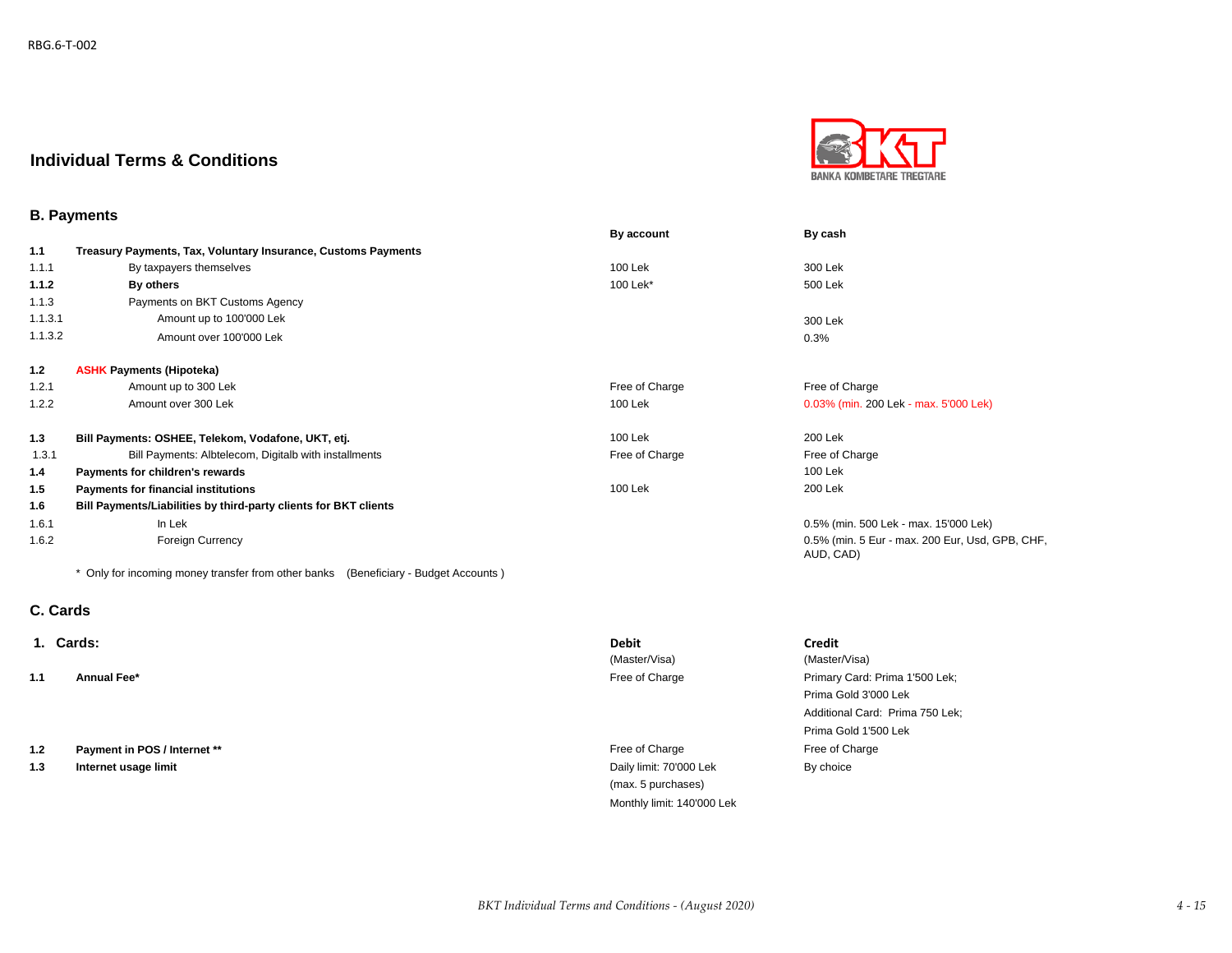

| 1.4    | Withdrawal in BKT (ATM/"Internet" Branch/BKT Smart) | Free of Charge          | 2% (min. 500 Lek)                  |
|--------|-----------------------------------------------------|-------------------------|------------------------------------|
| 1.5    | Withdrawal from other banks inside the country      | 2% (min. 450 Lek)       | 2% (min. 500 Lek)                  |
| 1.6    | Withdrawal from other banks abroad                  | 2% (min. 450 Lek)       | 3% (min. 500 Lek)                  |
| 1.7    | <b>Withdrawal limit</b>                             | Daily limit: 75'000 Lek | 10% of card limit                  |
|        |                                                     | (max. 5 transactions)   |                                    |
| 1.8    | Interest per withdrawal (monthly)                   |                         | 2.5%                               |
| 1.9    | <b>Printing of Card/PIN</b>                         | Free of Charge          | Free of Charge                     |
| 1.10   | <b>Automatic reprinting of Card</b>                 | Free of Charge          | Free of Charge                     |
| 1.11   | Reprinting of Card+PIN by request                   | 850 Lek                 | Primary card: 1,100 Lek            |
|        |                                                     |                         | Additional Card: 550 Lek           |
| 1.12   | <b>Reprinting of PIN:</b>                           |                         |                                    |
| 1.12.1 | <b>Printed Copy</b>                                 | 350 Lek                 | Primary Card:<br>350 Lek           |
|        |                                                     |                         | <b>Additional Card:</b><br>170 Lek |
| 1.12.2 | <b>SMS</b>                                          | 200 Lek                 | Primary Card:<br>200 Lek           |
|        |                                                     |                         | <b>Additional Card:</b><br>100 Lek |
| 1.13   | Change of PIN in ATM                                | Free of Charge          | Free of Charge                     |
| 1.14   | Cashback in POS-es of BKT                           | Free of Charge          |                                    |
| 1.15   | <b>Payment period</b>                               |                         | Up to 40 days                      |
| 1.16   | Minimum mandatory payment                           |                         | 25%                                |
| 1.17   | Interest on the carrying obligations (monthly)      |                         | 2%                                 |
| 1.18   | Late payment Interest (monthly)                     |                         | 5%                                 |
| 1.19   | Late payment fee                                    |                         | 500 Lek                            |
| 1.20   | Overlimit                                           |                         | 10%                                |
| 1.21   | Over limit fee                                      |                         | 1,500 Lek                          |
| 1.22   | Installment payment Interest (monthly)*             |                         | deri në 2.5%                       |
| 1.23   | <b>Closing Card</b>                                 | Free of Charge          | Free of Charge                     |
|        |                                                     |                         |                                    |

According to the BKT current offers

Credit Card is offered free of commission for the 1st year. The offer is not valid if the card is closed in the first year.

The annual card commission is given back to the cardholder in the form bonus for purchases over 200,000 Lek/400,000 lek per year.

\*\* If the merchant or receiving entity categorizes the action as withdrawal and not as purchase, the withdrawal conditions will be applied.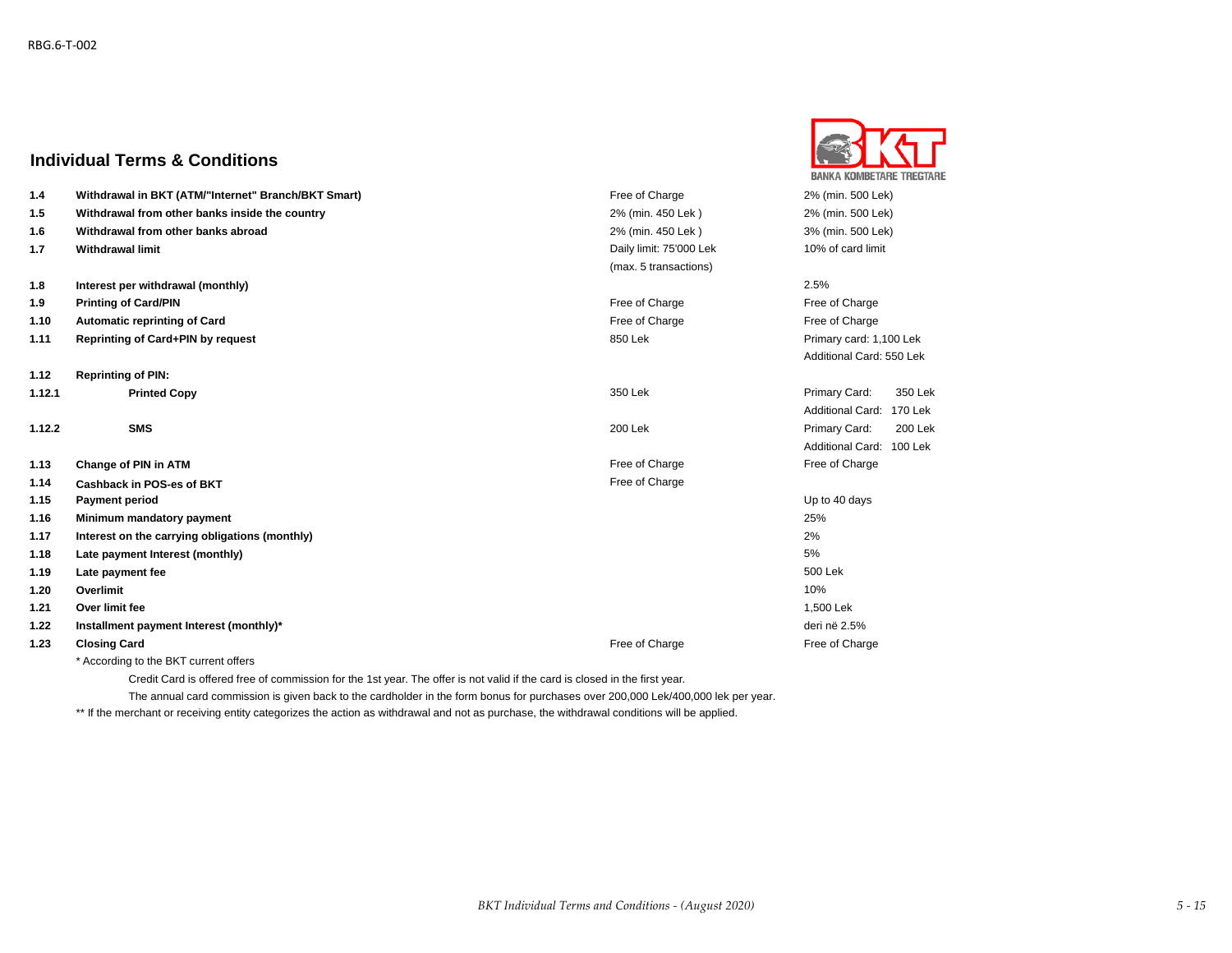### **D. Money Transfer**



**BANKA KOMBETARE TREGTARE**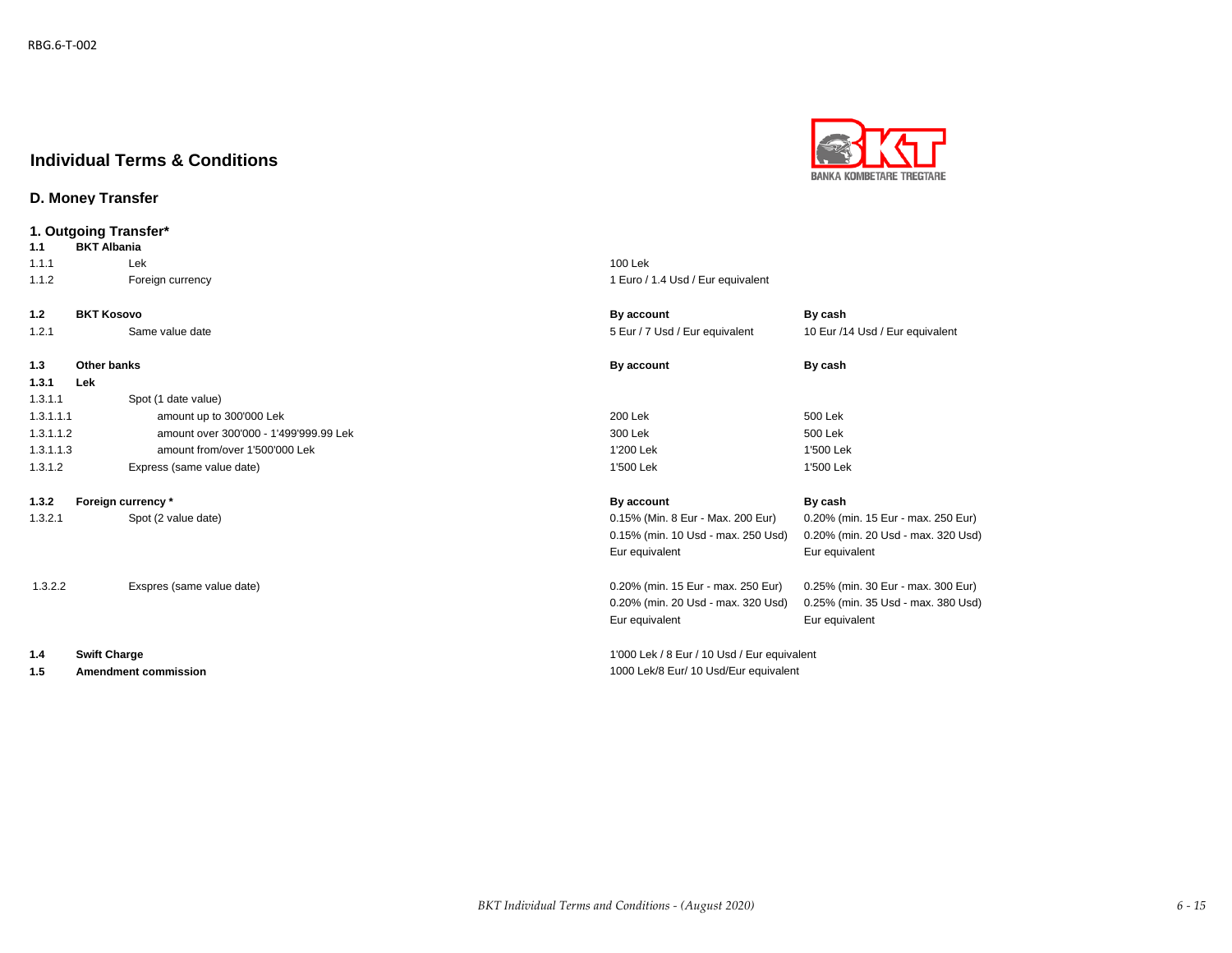

| 1.6       | Other commissions of correspondent banks:                                              |                                        |                                         |
|-----------|----------------------------------------------------------------------------------------|----------------------------------------|-----------------------------------------|
| 1.6.1     | "OUR" commissions for outgoing transfers in EUR:                                       |                                        |                                         |
| 1.6.1.1   | Transfers to Germany:                                                                  |                                        |                                         |
| 1.6.1.1.1 | amount up to 2,500 Eur                                                                 | 6 Eur                                  |                                         |
| 1.6.1.1.2 | amount over 2,500 - 12,500 Eur                                                         | 12 Eur                                 |                                         |
| 1.6.1.1.3 | amount over 12,500 - 50,000 Eur                                                        | 25 Eur                                 |                                         |
| 1.6.1.1.4 | amount over 50,000 Eur                                                                 | 26 Eur                                 |                                         |
| 1.6.1.2   | Transfers to Italy                                                                     |                                        |                                         |
| 1.6.1.2.1 | amount up to 50,000 Eur                                                                | 12 Eur                                 |                                         |
| 1.6.1.2.2 | amount over 50,000 Eur                                                                 | 26 Eur                                 |                                         |
| 1.6.1.3   | Transfers to other countries:                                                          |                                        |                                         |
| 1.6.1.3.1 | amount up to 2,500 Eur                                                                 | 10 Eur                                 |                                         |
| 1.6.1.3.2 | amount over 2,500 - 12,500 Eur                                                         | 18 Eur                                 |                                         |
| 1.6.1.3.3 | amount over 12,500 - 25,000 Eur                                                        | 25 Eur                                 |                                         |
| 1.6.1.3.4 | amount over 25,000 Eur                                                                 | 26 Eur                                 |                                         |
| 1.6.2     | "OUR" commissions for outgoing transfers in USD:                                       | Not applicable N/A                     |                                         |
| 1.6.3     | "OUR" commissions for outgoing transfers in GBP, CHF                                   | Charges of correspondent banks         |                                         |
| 1.7       | AUD, CAD etc<br>Other commissions:**                                                   | 8 Eur + Charges of correspondent banks |                                         |
|           | * Outgoing transfers in foreign currencies are subject to Bank of Albania regulations. |                                        |                                         |
|           | **Investigations, amendments, cancellations, ect.                                      |                                        |                                         |
|           | 2. Incoming Transfers*                                                                 | By account                             | By cash                                 |
| 2.1       | From BKT branches (AL/KS)**                                                            | Free of Charge                         | 1'000 Lek/10 Eur/14 Usd/ Eur equivalent |
| 2.2       | From other banks**                                                                     |                                        |                                         |
| 2.2.1     | Lek                                                                                    | Free of Charge                         | 0.20% (min. 1'000Lek - max. 10'000 Lek) |
|           |                                                                                        |                                        |                                         |
| 2.2.2     | Foreign currency***                                                                    |                                        |                                         |
| 2.2.1     | amount up to 300 Eur/Usd/Gbp/Chf/Aud/Cad                                               | Free of Charge                         | Free of Charge                          |
| 2.2.2     | amount over 300 Eur/Usd/Gbp/Chf/Aud/Cad                                                | 0.10% (min. 5 Eur - max. 50 Eur)       | 0.20% (min.10 Eur - max. 100 Eur)       |
|           |                                                                                        | 0.10% (min. 7 Usd - max. 70 Usd)       | 0.20% (min. 14Usd - max. 140 Usd)       |

Eur equivalent Eur equivalent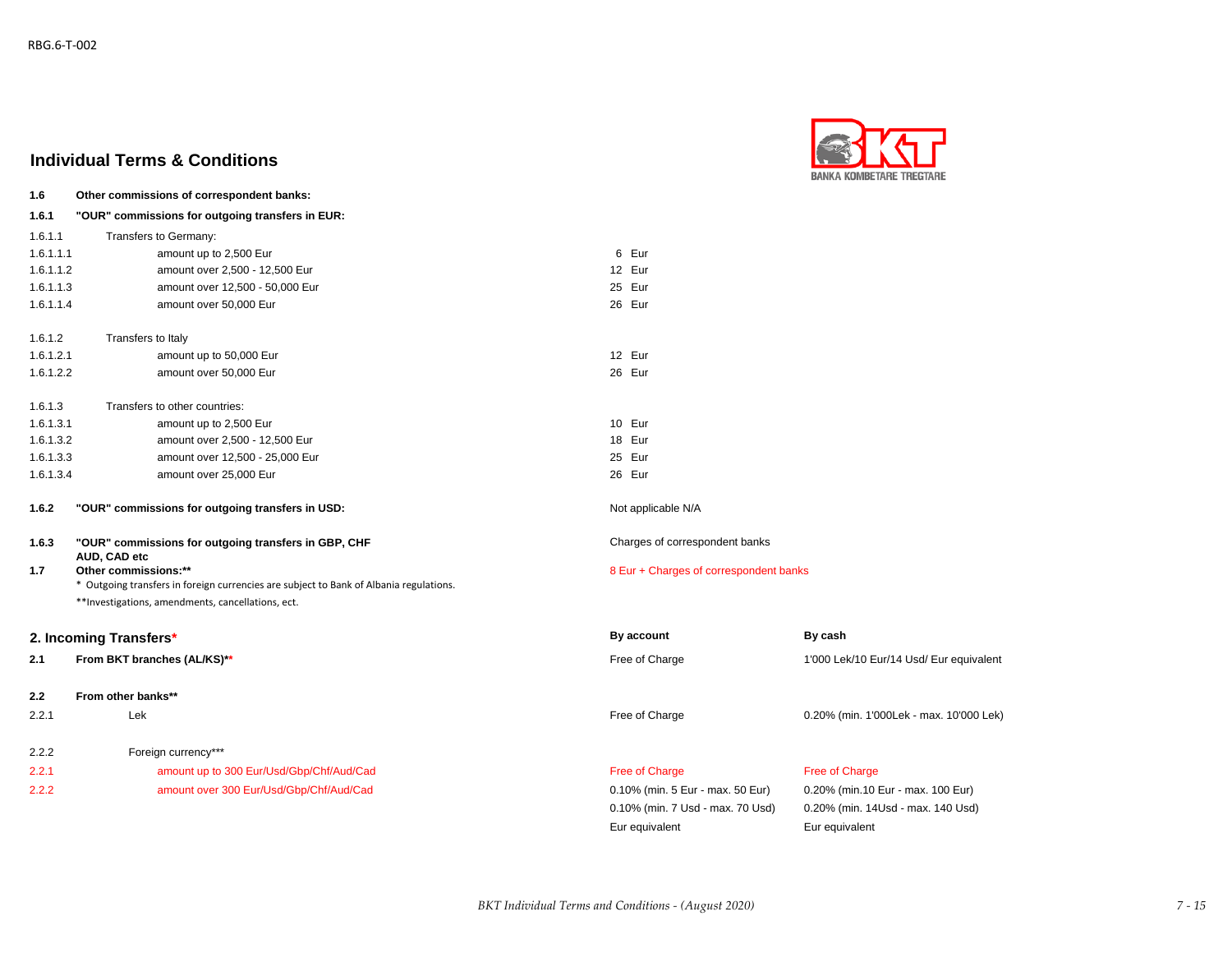

| Return of wrong payments orders                                                                                                                                                                  | 1'000 Lek/ 8 Eur/ 10 Usd/Eur equivalent |
|--------------------------------------------------------------------------------------------------------------------------------------------------------------------------------------------------|-----------------------------------------|
| Wrong data                                                                                                                                                                                       | 1'000 Lek/ 8 Eur/ 10 Usd/Eur equivalent |
| Investigation commission                                                                                                                                                                         | 1'000 Lek/ 8 Eur/ 10 Usd/Eur equivalent |
| * If the currency of the incoming transfer is different from that of the account specified in the transfer, for amounts up to 100'000 Lek, 1'000 Eur / Usd / Gbp / Chf / Aud / Cad or 7'000 TRY, |                                         |

the bank converts automatically the transfer amount with the exchange rate in force at the moment of the transaction.

\*\* commission fee must not exceed the transfer amount

\*\*\* Available in the account after coverage with funds

### **Cheques**

| 1              | <b>Cheques of BKT</b>                                                              |                                                                                      |
|----------------|------------------------------------------------------------------------------------|--------------------------------------------------------------------------------------|
| 1.1            | Book of 10 cheques                                                                 |                                                                                      |
| 1.1.1          | only for account holders                                                           | 1'000 Lek (ose equivalent)                                                           |
| 1.2            | <b>BKT</b> cheque issued                                                           |                                                                                      |
| 1.2.1          | In Lek                                                                             | 0.10% (min. 500 Lek - max. 2,000 lek)                                                |
| 1.2.2          | In foreign currency* (EUR, CHF, CAD, AUD)                                          | 0.15% (min. 10 Eur - max. 100 Eur)                                                   |
|                | * Bank cheques issue in foreign currency is subject to Bank of Albania procedures. |                                                                                      |
| 1.3            | Cheques accepted and BKT Bank Cheques (immediate payment)                          |                                                                                      |
| 1.3.1          | kur prezantohet në sportelin e BKT when it presented at the counter of BKT         |                                                                                      |
| 1.3.1.1        | Credit to account                                                                  | Free of Charge                                                                       |
| 1.3.1.2        | By cash                                                                            | The commission applies according to point: 1.8 Cash withdrawal - Section A. Accounts |
| 1.3.2          | when it presented by another bank                                                  | 1'500 Lek/ 13 Eur/Eur equivalent (deducted from the amount paid to beneficiaries)    |
| $\overline{2}$ | <b>Cheques of other Banks in Albania</b>                                           |                                                                                      |
| 2.1            | Cheque or Bank Cheque of other Banks in Albania                                    |                                                                                      |

| 2.1.1   | Credit in account     |                                                              |
|---------|-----------------------|--------------------------------------------------------------|
| 2.1.1.1 | In Lek                | Free of Charge, +3 working days                              |
| 2.1.1.2 | In foreign currencies | 0.4% (min. 1,500 Lek / 13 Eur / Eur equiv.), +5 working days |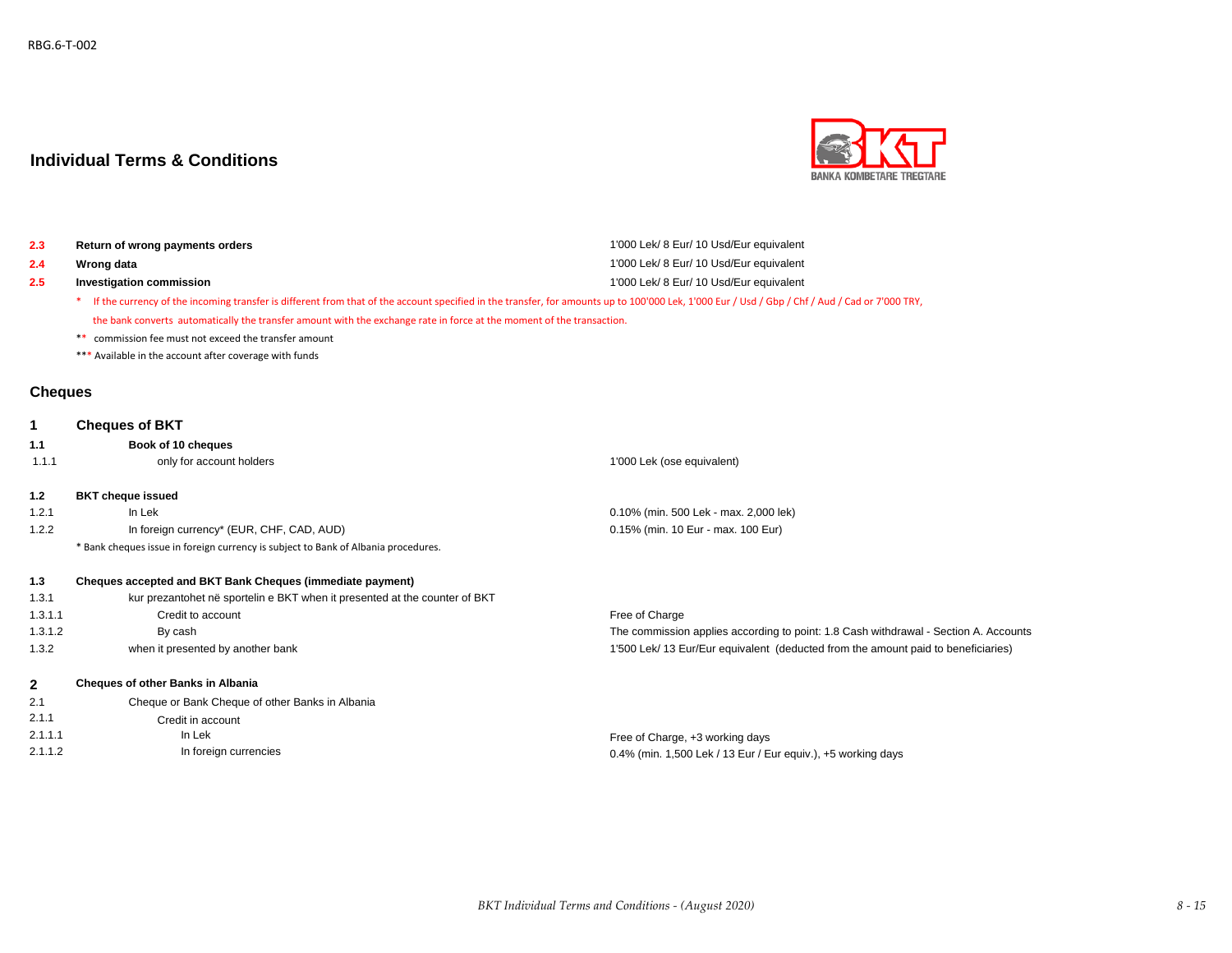

| 3     | <b>Other commissions</b>                                                                                                |                                           |  |
|-------|-------------------------------------------------------------------------------------------------------------------------|-------------------------------------------|--|
| 3.1   | Stop payment for cheques issued                                                                                         | 3'500 Lek/25 Eur/Eur equivalent per check |  |
| 3.2   | Express delivery of check (DHL)                                                                                         | 50 Eur/Eur equivalent                     |  |
| 3.3   | <b>Return of unpaid check</b>                                                                                           |                                           |  |
| 3.3.1 | BKT expenses* except for the above (2.1; 3.1)                                                                           | 3'500 ALL/ 25 EUR/Eur equivalent          |  |
| 3.3.2 | Other Bank expenses, if any                                                                                             | as per case basis                         |  |
| 3.4   | <b>SWIFT Charge</b>                                                                                                     | 8 Eur/Eur equivalent                      |  |
|       | * Additional charges (return Unpaid check means additional correspondence, such as client also with correspondent Bank) |                                           |  |

### **F. Trade Finance\***

\* The terms and conditions of Individuals Trande Finance are the same as Bussines terms and contitions

### **G. Other Services**

## **1 Safe Deposit Box Service**

| 1.1            | <b>Box Dimensions</b>                                                                                                                                | Annual fee*                                                                                        | Guarantee** |
|----------------|------------------------------------------------------------------------------------------------------------------------------------------------------|----------------------------------------------------------------------------------------------------|-------------|
| 1.1.1          | Size1 (6.5x12.5x40 cm)                                                                                                                               | 100 Eur                                                                                            | 100 Eur     |
| 1.1.2          | Size2 (13x12.5x40 cm)                                                                                                                                | 160 Eur                                                                                            | 160 Eur     |
| 1.1.3          | Size3 (6.5x25x40 cm)                                                                                                                                 | 180 Eur                                                                                            | 180 Eur     |
| 1.1.4          | Size4 (13x25x40 cm)                                                                                                                                  | 300 Eur                                                                                            | 300 Eur     |
| 1.2            | <b>Commission Open Box with Force</b>                                                                                                                | 60 Eur                                                                                             |             |
| 1.3            | <b>Commission for a New Key</b>                                                                                                                      | 60 Eur                                                                                             |             |
| $\overline{2}$ | <b>Treasury Bills - T-Notes (Operations with Securities)</b>                                                                                         |                                                                                                    |             |
| 2.1            | <b>Currencies</b>                                                                                                                                    | Lek, Eur                                                                                           |             |
| 2.2            | <b>Participation Fee</b>                                                                                                                             | 1'000 Lek                                                                                          |             |
| 2.3            | Participation Fee for the "On settlement of Cash transactions for Bank of Albania Clients" service,<br>participating directly in the T-Bill auction) | 1'000 Lek                                                                                          |             |
| 2.4            | Treasury Bills (minimum amount 300'000 Lek or equivalent issuing in FCY)                                                                             |                                                                                                    |             |
| 2.4.1          | Custody Fee securities *                                                                                                                             |                                                                                                    |             |
| 2.4.1.1        | For Individuals                                                                                                                                      | 0.2 % p.a. of Nominal Value (Min 1,000 Lek - Max 10,000 Lek)<br>(or the equivalent issuing in FCY) |             |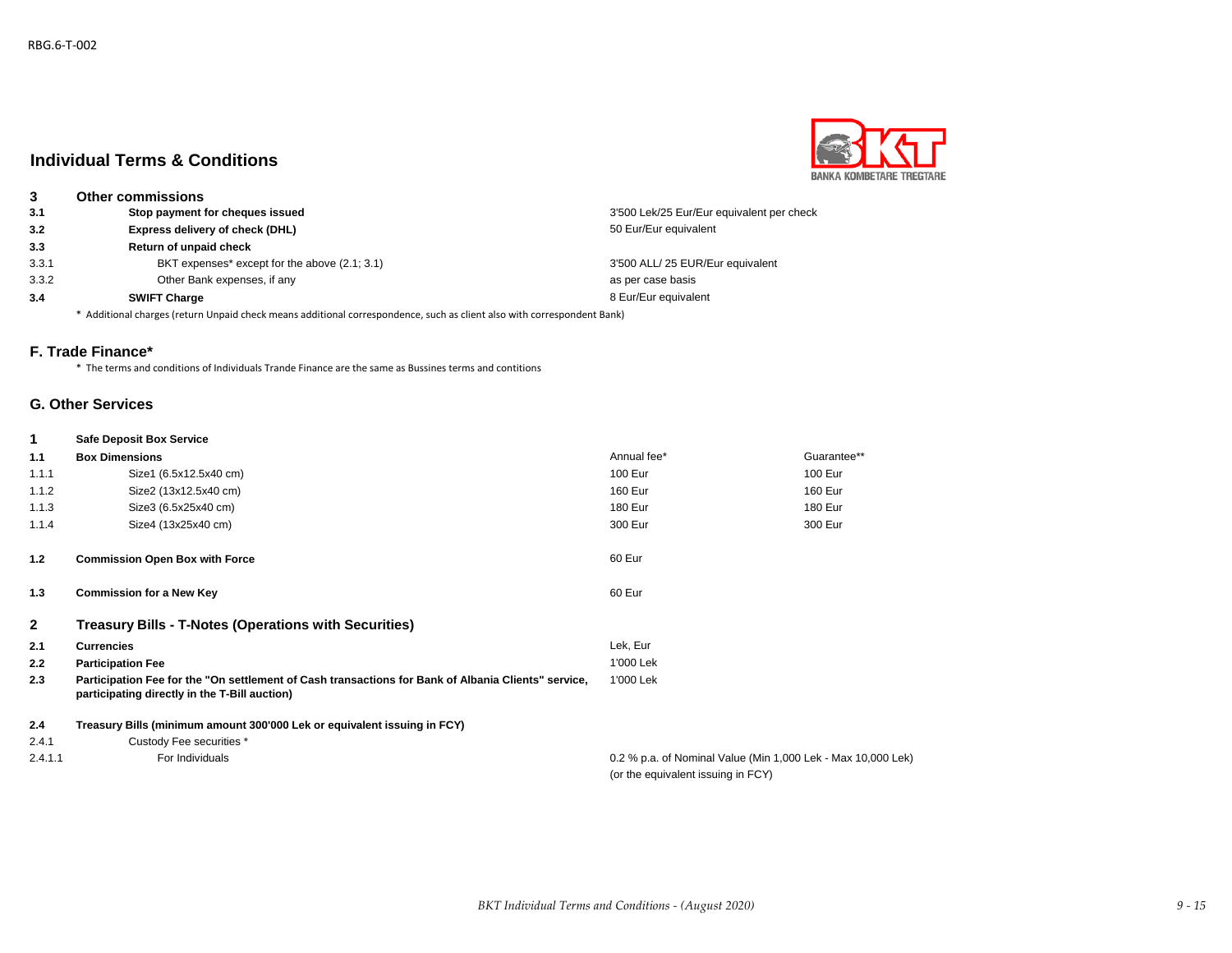

# **2.5 T-Notes (minimum amount 500'000 Lek or the equivalent issuing in FCY)** 2.5.1 Custody Fee securities \* 2.5.1.1 For Individuals 0.1 % of Nominal Value every 6 months (2 times a year)(Min 500Lek - Max 5'000Lek) (or the equivalent issuing in FCY) **2.6 Trading Securities on Secondary Market Free of Charge Securities on Secondary Market Free of Charge Free of Charge** 2.7 Transfer Fee from Customer portfolio keeping in BKT to another Bank (in case of transferring the 0.5% of Nominal Value (min. 1'000 Lek - max. 10'000 Lek) **2.8** 500 Lek **Cancellation of Participation Request in Auction Fee before auction date** \* Custody Fee wil be applied on maturity for Treasury Bills and for T-Notes each semiannual in the payment date of coupon. **3. Investigations 3.1** Up to 2 years 2'500 Lek **3.2** from 2 years up to legal deadline for storing documents 10'000 Lek **Securities before the maturity date)** In case of buying a T/Notes from BKT protfolio, the custody fee will be applied over the first coming coupon after the buying date. In case of selling a T/Notes to BKT, the custody fee will be applied over the last coupon before the selling date.

| ---  | monthle yours up to logal abadility for storing about notice | .          |
|------|--------------------------------------------------------------|------------|
| 3.3  | over the legal deadline for storing documents, if available* | 25'000 Lek |
| -3.4 | Account statement/deposit/loan certificate                   | 1'000 Lek  |
|      |                                                              |            |

\* the legal deadline for the preservation of the documents is determined by the laws in force

### **H. Electronic banking services offered through Internet Branch and BKT Smart\***

|              | <b>Internet Branch</b>            |                |
|--------------|-----------------------------------|----------------|
| 1.1          | Registration                      | Free of Charge |
| 1.2          | Monthly fee                       | Free of Charge |
|              |                                   |                |
|              |                                   |                |
| $\mathbf{2}$ | <b>BKT Smart "Mobile Banking"</b> |                |
| 2.1          | Registration                      | Free of Charge |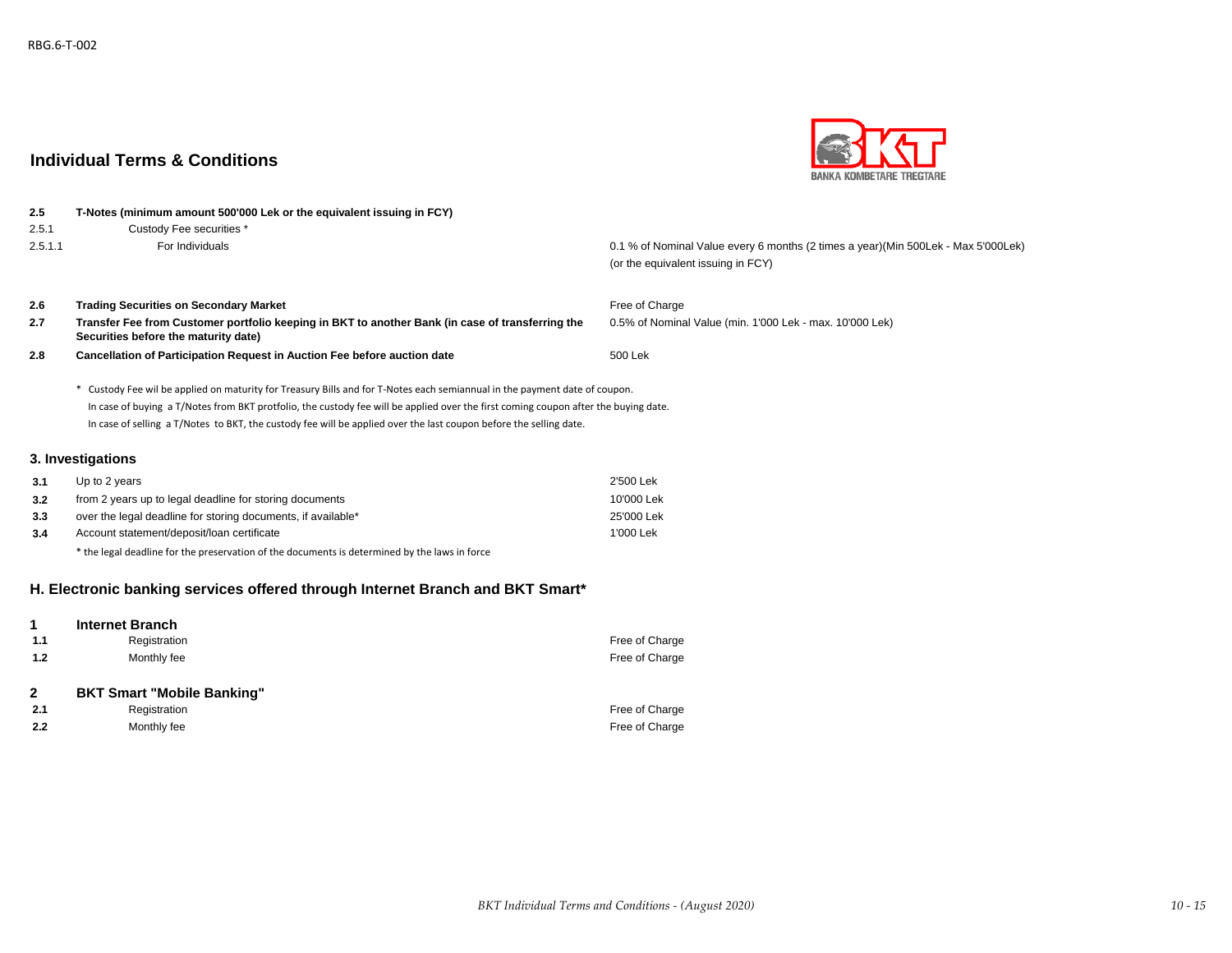

| 3         | <b>Outgoing transfer</b>                                                                                                       |                                                     |
|-----------|--------------------------------------------------------------------------------------------------------------------------------|-----------------------------------------------------|
| 3.1       | Between my accounts                                                                                                            | Free of Charge                                      |
| 3.2       | To BKT Albania**                                                                                                               |                                                     |
| 3.2.1     | Lek                                                                                                                            | Free of Charge                                      |
| 3.2.2     | Foreign currency                                                                                                               | Free of Charge                                      |
| 3.3       | Other banks**                                                                                                                  |                                                     |
| 3.3.1     | Lek                                                                                                                            |                                                     |
| 3.3.1.1   | Spot (1 value dates)                                                                                                           |                                                     |
| 3.3.1.1.1 | amount up to max 1'000'000 Lek                                                                                                 | Free of Charge                                      |
| 3.3.1.2   | Express (same value date)                                                                                                      | N/A                                                 |
| 3.3.2     | Foreign currency (limit)                                                                                                       |                                                     |
| 3.3.2.1   | To other banks in Albania                                                                                                      | max. 1,000,000 Lek/Eur equivalent                   |
| 3.3.2.2   | To other banks in Albania ***                                                                                                  | (min. 50 Eur - max. 10'000 Eur)                     |
| 3.3.2.3   | Spot (2 value date)                                                                                                            | 0.10% (Min. 5 Eur - Max. 100 Eur)                   |
|           |                                                                                                                                | 0.10% (min. 7 Usd - max. 150 Usd)                   |
|           |                                                                                                                                | Eur equivalent                                      |
| 3.3.2.4   | Ekpres (e njëjta ditë-valutë)                                                                                                  | N/A                                                 |
| 3.4       | <b>SWIFT Commission</b>                                                                                                        | 1'000 Lek/8 Eur/10 Usd/Eur equivalent               |
|           | $\star$<br>The Services provided in the Internet Branch/BKT Smart, not included in section "H", are performed "free of charge" |                                                     |
|           | $***$<br>In case of incorrect data, refer to the Terms & Conditions section D. Money Transfer                                  |                                                     |
|           | ***<br>FCY transfer to other banks abroad is not provided through BKT Smart                                                    |                                                     |
| 3.5       | <b>Payments</b>                                                                                                                |                                                     |
| 3.5.1     | Bill Payments: OSHEE, Telekom, Vodafone, UKT etc                                                                               | Free of Charge                                      |
| 3.5.2     | <b>Traffic Police fines</b>                                                                                                    | Free of Charge                                      |
|           |                                                                                                                                |                                                     |
|           | <b>I. Retail Loans</b>                                                                                                         |                                                     |
|           | 1. Commissions on retail Loan Amendments                                                                                       |                                                     |
| 1.1       | <b>Change of Interest Rate</b>                                                                                                 | 0.5% over the loan outstanding amount (min. 50 Eur) |
| 1.2       | <b>Change of Maturity</b>                                                                                                      | 0.5% over the loan oustanding amount (min. 50 Eur)  |
|           |                                                                                                                                |                                                     |
|           |                                                                                                                                |                                                     |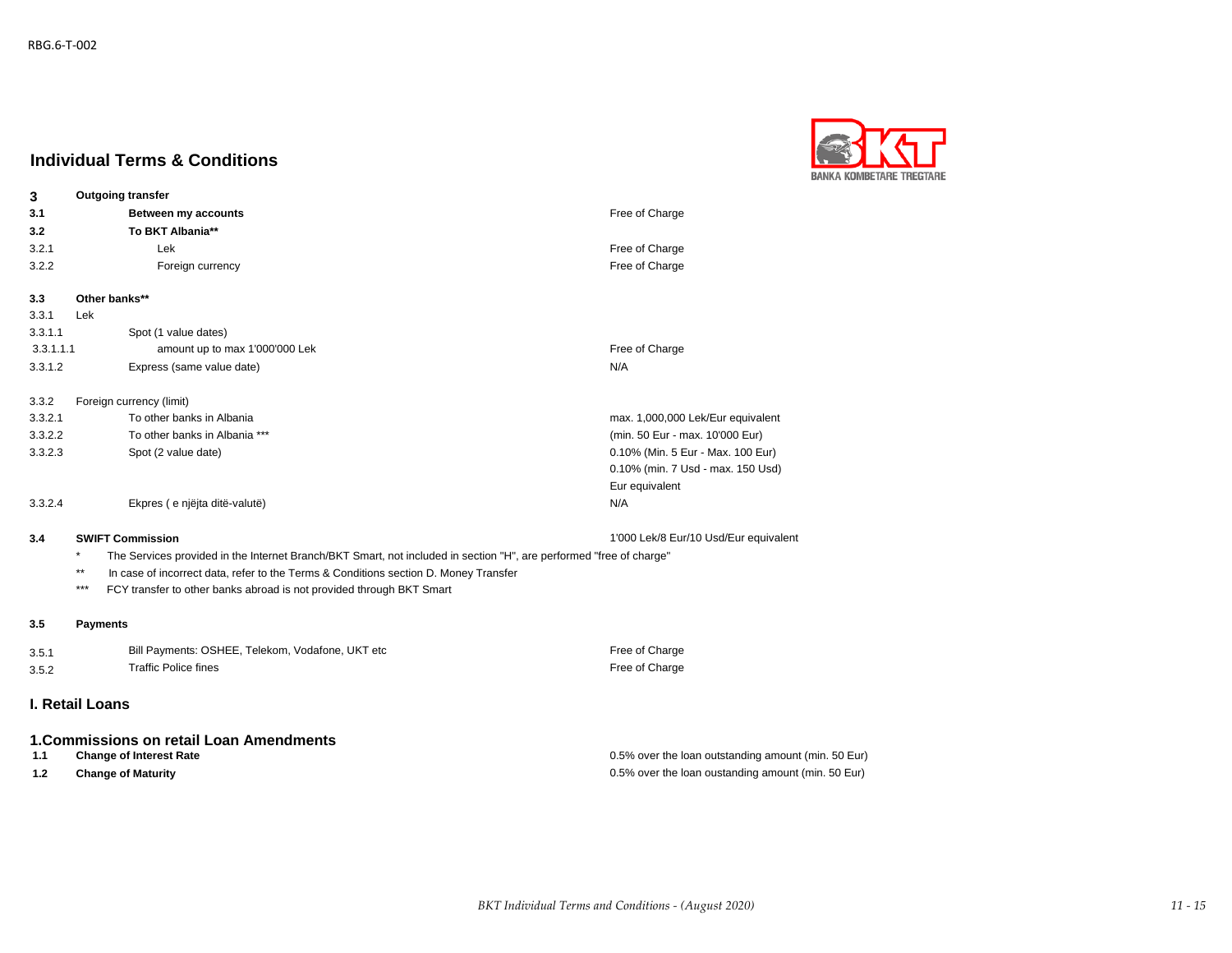**1.4 Change of Colletaral**



 **1.3 Change of Currency** 0.5% over the loan outstanding amount (min. 50 Eur)

1.4.1 Partial Release of Collateral 1 and 1% of FSV of collateral to be released (min. 50 Eur)

1.4.2 Change of Collateral and the new collateral is same as credit subject: Free of charge

b) If the new collateral is different from credit subject: 1% of the decrease in value of FSV which is the difference between FSV of the existing collateral - FSV of the new collateral. (not less than 0.5% over the loan outstanding, min. 50 Eur)

1.4.3 Change of Suretyship 0.5% over the loan outstanding (min. 50 Eur)

| 1.5   | Given consent for change on actual condtiion of collateral (customer & BKT staff)                                              |        |                                                     |
|-------|--------------------------------------------------------------------------------------------------------------------------------|--------|-----------------------------------------------------|
| 1.5.1 | Division/Merge                                                                                                                 |        | 0.5% over the loan outstanding amount (min. 50 Eur) |
| 1.5.2 | Register of additional areas                                                                                                   |        | 0.5% over the loan outstanding amount (min. 50 Eur) |
| 1.5.3 | Change of ownership of collateral                                                                                              |        | 0.5% over the loan outstanding amount (min. 50 Eur) |
| 1.5.4 | Mortgage of collateral in other banks/institutions                                                                             |        | 0.5% over the loan outstanding amount (min. 50 Eur) |
| 1.6   | Change of terms from staff to normal customer and vice versa                                                                   |        | Free of Charge                                      |
| 1.7   | Convert from 0-Level to normal Home Loan/release of blocked amount                                                             |        | Free of Charge                                      |
| 1.8   | Change of payment date                                                                                                         |        | 1'000 Lek                                           |
| 1.9   | Dcreasee of prepayment ommission                                                                                               |        | 0.5% perfshihet në komisionin final të parapagimit  |
| 1.10  | <b>Change of Special Loan Conditions</b>                                                                                       |        | 0.5% over the loan outstanding amount (min. 50 Eur) |
| 1.11  | <b>Change of other Loan Terms</b>                                                                                              | (Prior | 0.5% over the loan outstanding amount (min. 50 Eur) |
|       | to loan disbursment or loan contract preparation such as: change of credit subject, change of the<br>approved collateral, etc) |        |                                                     |

**Approved by:**

**Mehmet Seyhan Pencabligil**

**CEO & Board Member**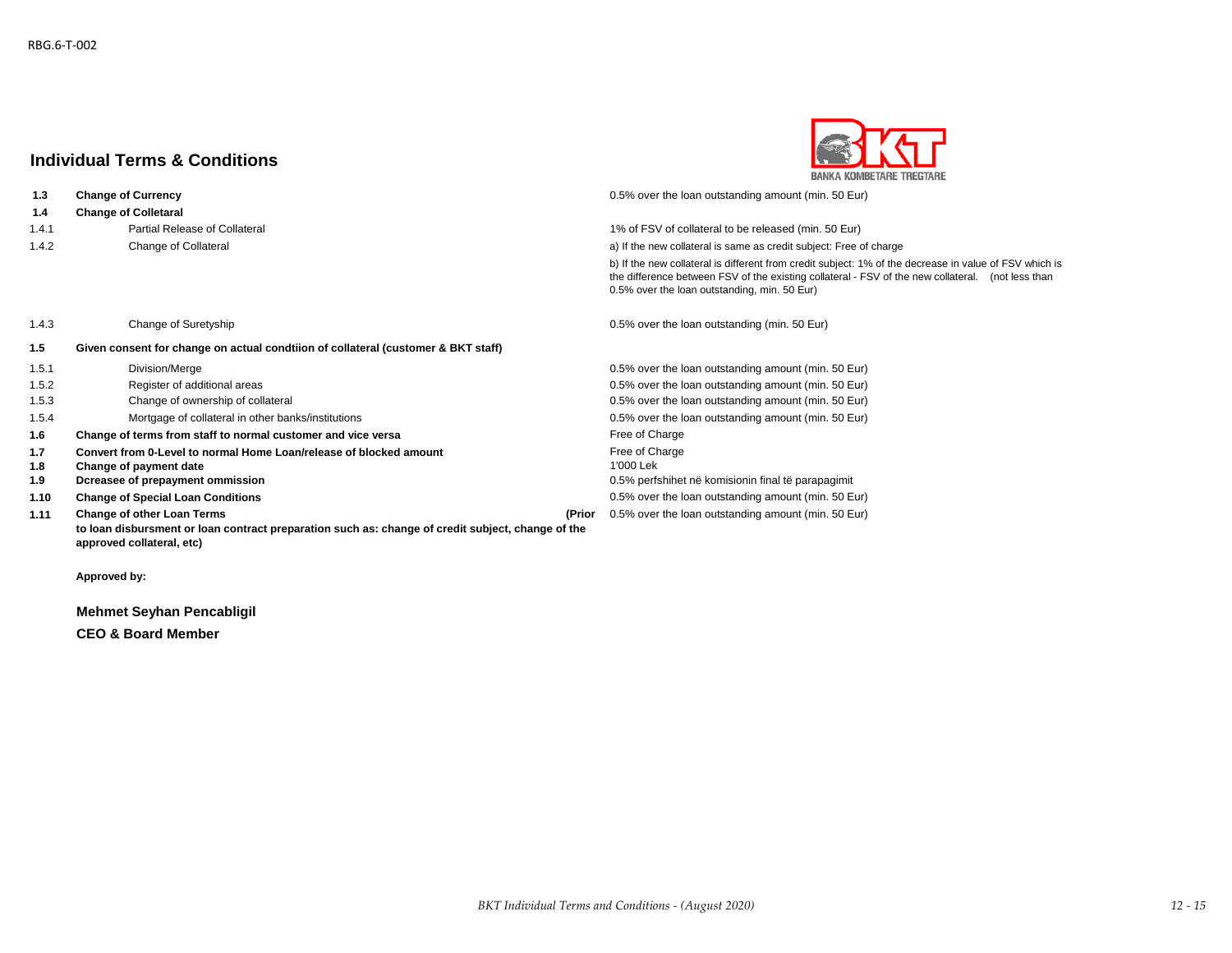

#### **"ON THE DEPOSIT INSURANCE" LAW**

Banka Kombetare Tregtare Sh.A., in compliance with the Law no.8873 dated 29.03.2002 "On the Deposits Insurance" changed to the low No. 53/14 dated 22.05.2014,has been provided with the Certificate of Deposit Insurance no.5, dated 24.12.2009 (changed on 11.05.2009) from the Deposit Insurance Agency (DIA).

According to this certificate, all the deposit accounts of each individual depositor (account holder) at Banka Kombetare Tregtare Sh.A., are insured from the Deposit Insurance Agency up to the amount of 2,500,000 (two million and five hundred thousand) ALL, or its equivalent amount in foreign currency, in accordance with the provisions of Law no. 53/14 dated 22.05.2014.

#### **A - DEPOSIT INSURANCE**

-The article 3, paragraph 13 of law no.53/14 dated 22.05.2014 "On the Deposit Insurance", stipulates that: "Deposit" has the meaning set out by the law no. 9662, dated 18.12.2006 "On banks in the Republic of Albania", and / or any law amending it.

-The article 3, paragraph 14 of law no.53/14 dated 22.05.2014 "On the Deposit Insurance", stipulates that: "Insurable Deposit" is the aggregate value of all deposits of a depositor, including their 3 Amended by the law no. 39/2016 "On some changes and amendments on the Law no. 53/2014 "On deposit insurance"". interest calculated on the day of evaluation or intervention in a subject member of the scheme, except for the exclusions under Article 32 of this law.

-The article 31, paragraph 4 of law no.53/14 dated 22.05.2014 "On the Deposit Insurance", stipulates that: Deposits in foreign currency are converted in leke according to the official exchange rate, determined by the Supervisory Authority on evaluation day.

-The article 32, of law no.53/14 dated 22.05.2014 "On the Deposit Insurance", stipulates that: Exemptions from insurance and compensation from the Agency the following:

a) the part of the deposit in the bank or the branch of the foreign bank over ALL 2.500.000 (two million and five hundred thousand) or the equivalent sum in a foreign currency;

b) the part of the deposit in the savings-credit association over ALL 2.000.000 (two million) or the equivalent sum in a foreign currency;

c) the deposits of the bank, branch of the bank, branch of the foreign bank and of the savings-credit association in its title and behalf, and any financial institutions that are licensed by Bank of Albania and Financial Supervisory Authority;9

ç) deposits held by senior managers, administrators in the bank and any individuals in their families, as evidenced by their family certificate;10

d) deposits of any person that holds 5 (five) percent or more of the equity of the subject member or shares with voting rights in this subject;

dh) deposits derived from activities connected to money laundering and financing of terrorism, which are declared illegal through a final decision of a court of law

e)repealed 11; ë) repealed; 12

f) deposits of insurance and reinsurance companies, domestic or foreign;

g) deposits of entrepreneurial entities or collective investment, domestic or foreign;

gj) deposits of pension funds or pension insurance, domestic or foreign;

h) Securities issued by financial subjects and any other obligation these subjects have based on their promise agreements;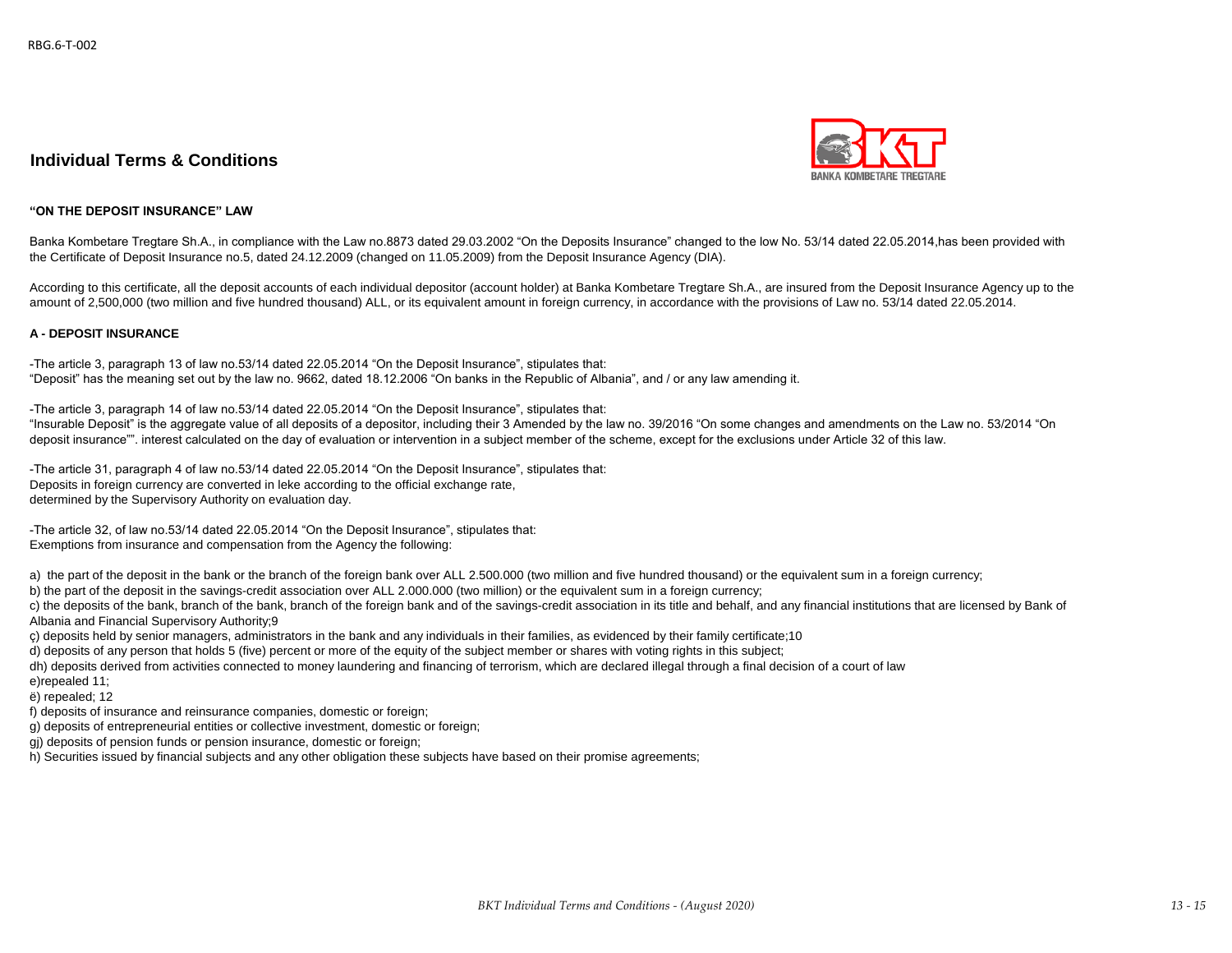#### **Individual Terms & Conditions**  $m$  securities is the subject subsects and any other obligation the subsects have based on the intervals  $m$



i) deposits of central or local government units, as well as any public entity13 of the Republic of Albania or of a foreign country;

i) unrecognized deposits and / or the title of which is not clearly defined:

k) Deposits placed in the member entity of the deposit insurance scheme during and after the day of the insurance event in this subject;

l) Deposits of members of the governing bodies of the savings and loan association, as defined in the law on savings and loan associations, except the general meeting

ll) deposits of legal persons, other than those specified in point 17 of Article 3 of this law;

9 Additionally with Law no. 39/2016 "On Amendments and Additions to Law No.53 / 2014" On Deposit Insurance ". 10 Amended by law no. 39/2016 "On Amendments and Amendments to Law No.53 / 2014" On Insurance deposit ".

11 Abrogated by law no. 39/2016 "On Amendments and Amendments to Law No.53 / 2014" On Insurance deposit "

12 Abrogated by Law no. 39/2016 "On Amendments and Amendments to Law No.53 / 2014" On Insurance deposit ".

13 Added by law no. 39/2016 "On Amendments and Additions to Law No.53 / 2014" On Deposit Insurance ".

14 Additionally with Law no. 39/2016 "On Amendments and Additions to Law No.53 / 2014" On Deposit Insurance

### **B - THE COMPENSATION AMOUNT FROM THE AGENCY**

- The article 39, paragraph 1 of law no.53/14 dated 22.05.2014 "On the Deposit Insurance", stipulates that:

The compensation procedures shall immediately commence when the Agency is notified in writing by the Supervisory Authority of the placement of the subject member of the deposit insurance scheme in mandatory liquidation. The compensation ends no later than three months from its date of initiation.

- The article 33, paragraph 1 of law no.53/14 dated 22.05.2014 "On the Deposit Insurance", stipulates that:

The Agency insures and compensates insurable deposits for any depositor in any subject member of the deposit insurance scheme, as follows: a) at the bank or the branch of the foreign bank at 100 per cent, but in any case not more than ALL 2.500.000 (two million and five hundred thousand), irrelevant of the number of deposits or their currency, deposited in this bank; b) at the SCA at 100 per cent, but in any case not more than ALL 2.000.000 (two million), irrelevant of the number of deposits or their currency, deposited in this SCA.

### **C - TERMS AND CONDITIONS FOR THE PAYMENT OF THE COMPENSATION**

- The article 38, paragraph 2 of law no.53/14 dated 22.05.2014 "On the Deposit Insurance", stipulates that:

The maximum level of compensation for every depositor is calculated according to the determinations of Article 33 of this law, by deducting from it the sum of due obligations of the depositor to the subject member, that are due to be paid on the day of intervention by the Supervisory Authority.

- The article 38, paragraph 12 of law no.53/14 dated 22.05.2014 "On the Deposit Insurance", stipulates that:

The Agency have the right to refuse payment of compensation or to claim repayment of the compensation paid in respect of insured deposits if the compensation right is based on false information or fraud and when it observes that there is no insurable interest. Insurable interest is the legitimate interest and objective needs of the depositor to be protected against financial